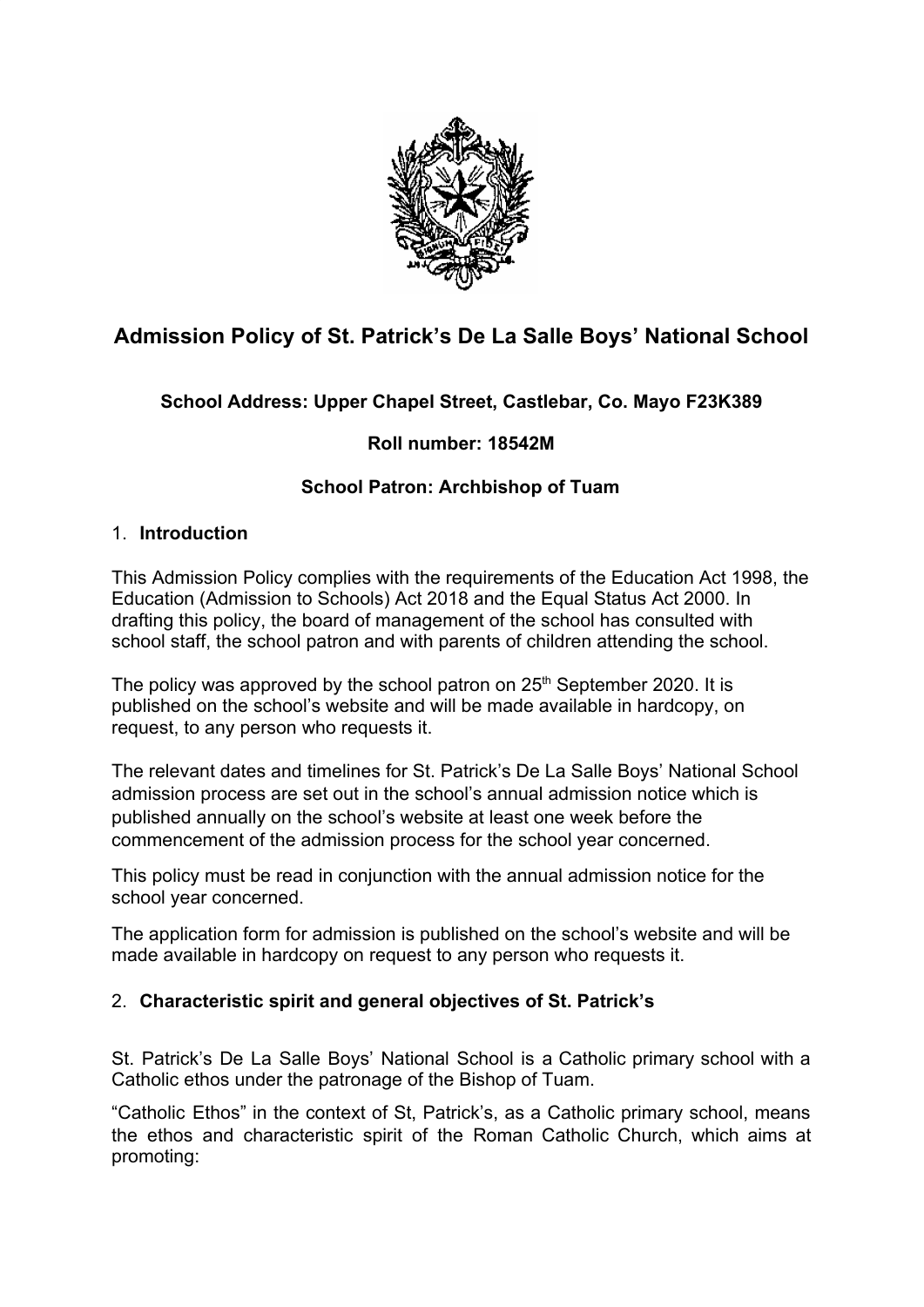- (a) the full and harmonious development of all aspects of the person of the pupil, including the intellectual, physical, cultural, moral and spiritual aspects; and
- (b) a living relationship with God and with other people; and
- (c) a philosophy of life inspired by belief in God and in the life, death and resurrection of Jesus; and
- (d) the formation of the pupils in the Catholic faith,

and which school provides religious education for the pupils in accordance with the doctrines, practices and traditions of the Roman Catholic Church, and/or such ethos and/or characteristic spirit as may be determined or interpreted from time to time by the Irish Episcopal Conference.

In accordance with S.15 (2) (b) of the Education Act, 1998 the Board of Management of St. Patrick's De La Salle Boys' National School shall uphold, and be accountable to the patron for so upholding, the characteristic spirit of the school as determined by the cultural, educational, moral, religious, social, linguistic and spiritual values and traditions which inform and are characteristic of the objectives and conduct of the school.

#### **Mission Statement of St. Patrick's**

The mission of St. Patrick's De La Salle National School is to give human and Christian education to the young, with special concern for the disadvantaged. Our school is a community where the different groups associated with it work together in close partnership for the good of all.

#### **Philosophy of St. Patrick's**

- 1. St. Patrick's De La Salle Boys' National School is a Christian community assisting the family and parish in creating a positive ethos, which permeates all the activities of the school and where every attempt is made to match the curriculum to the abilities, aptitudes and interests of the children.
- 2. Our school is a centre of formation enabling each child to become aware of the dignity and value of each person. It creates an environment where discipline aims at responsible freedom and where there is respect for faith, tradition and culture of others.
- 3. We accept that our school strives to provide its students with education for life and living. We aim to develop and implement the curriculum which seeks to ensure that each child has an equal chance of obtaining optimum personal fulfilment.

#### **Vision of St. Patrick's**

1. This school will promote the development of the whole person within a Christian community encouraging an awareness of self-worth and personal dignity so that each can live as integrated and responsible citizens. It will foster parental involvement to assist this.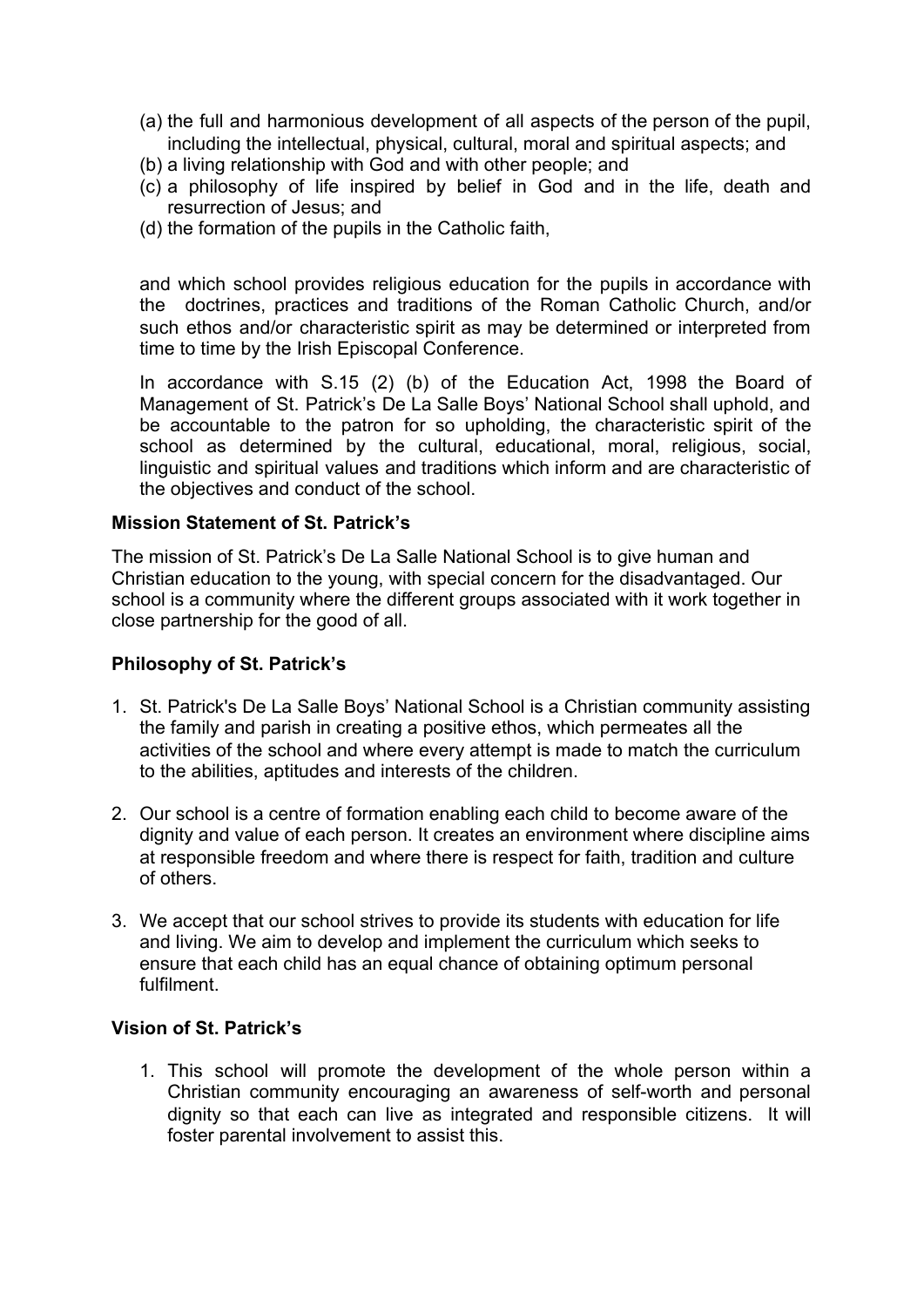- 2. It will aspire to excellence in all things by insisting on high standards of discipline, punctuality and academic performance, by encouraging integrity grounded in justice and a social conscience, and by empowering each person to develop skills necessary for now and the future.
- 3. It will be a centre of organisation that nurtures the development of the whole person based on order, personal responsibility, interdependence, respect for persons, respect for others' property and the cultivation of a deep religious sense through reflection, ritual celebration and prayer.
- 4. Mindful of our culture, our traditions and our rich heritage, this school will be a caring, compassionate community alive to justice, to the search for truth, to our own giftedness, to true freedom and open to the wholeness of life.

#### **Aims of St. Patrick's**

- 1. To enable the child to live a full life as a child.
- 2. To equip him/her to avail himself/herself of a pathway in education.
- 3. To prepare him/her to live in time a full and useful life as an adult and by drawing on the combined efforts of his home, his parish and his school to strive to ensure that his all-round growth is healthy and harmonious.
- 4. To help the child to develop self-discipline and socially-acceptable behaviour.
- 5. To help the child to think clearly and act independently.
- 6. To cultivate in the child the motivation to apply himself to worth while and satisfying activities - thereby enhancing his self-esteem

## 3. **Admission Statement**

St. Patrick's De La Salle Boys' National School will not discriminate in its admission of a student to the school on any of the following:

- (a) the gender ground of the student or the applicant in respect of the student concerned,
- (b) the civil status ground of the student or the applicant in respect of the student concerned,
- (c) the family status ground of the student or the applicant in respect of the student concerned,
- (d) the sexual orientation ground of the student or the applicant in respect of the student concerned,
- (e) the religion ground of the student or the applicant in respect of the student concerned,
- (f) the disability ground of the student or the applicant in respect of the student concerned,
- (g) the ground of race of the student or the applicant in respect of the student concerned,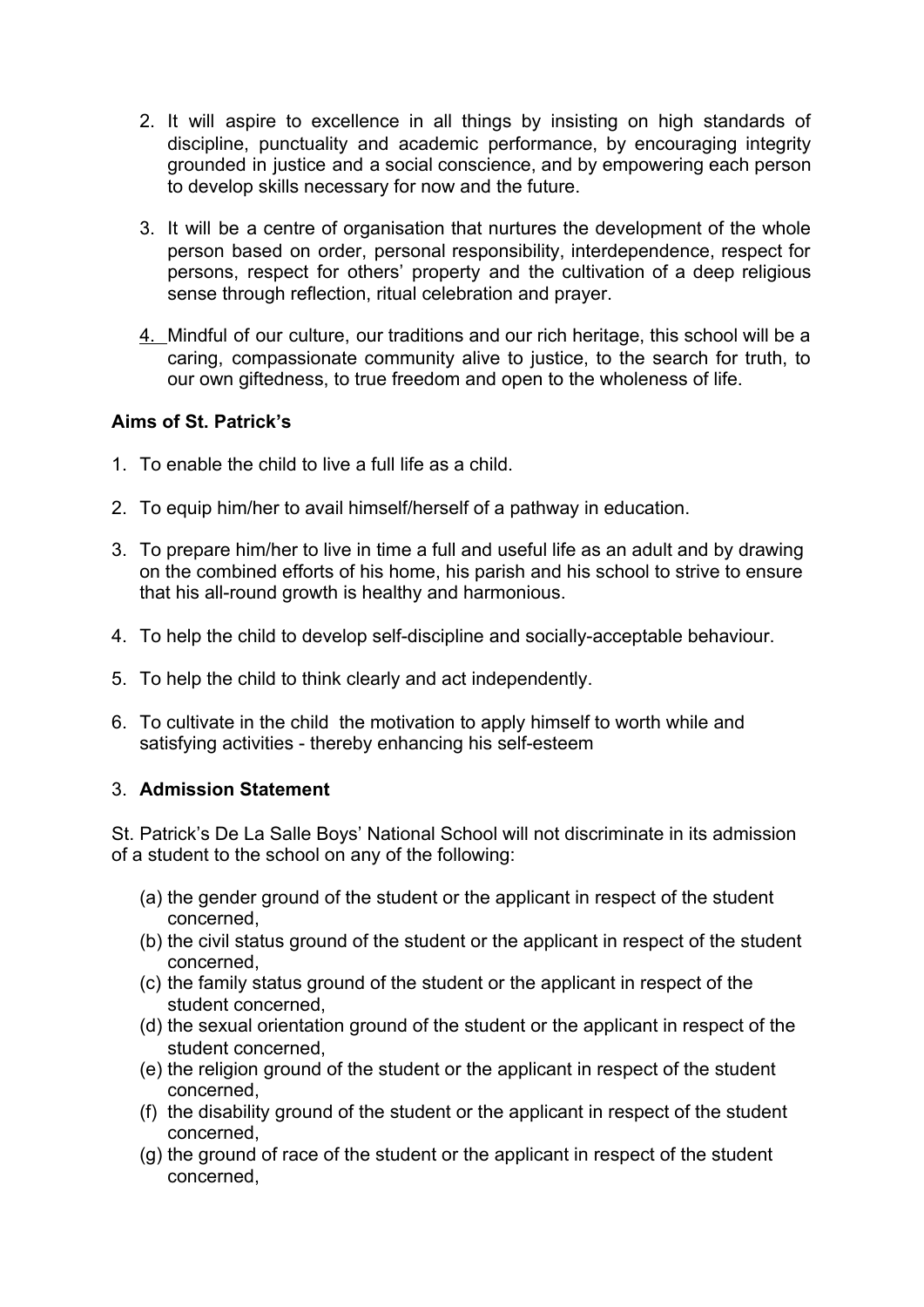- (h) the Traveller community ground of the student or the applicant in respect of the student concerned, or
- (i) the ground that the student or the applicant in respect of the student concerned has special educational needs

As per section 61 (3) of the Education Act 1998, 'civil status ground', 'disability ground', 'discriminate', 'family status ground', 'gender ground', 'ground of race', 'religion ground', 'sexual orientation ground' and 'Traveller community ground' shall be construed in accordance with section 3 of the Equal Status Act 2000.

St. Patrick's De La Salle Boys' National School is an all-boys school and does not discriminate where it refuses to admit a boy applying for admission to this school.

St. Patrick's is a school whose objective is to provide education in an environment which promotes certain religious values and does not discriminate where it refuses to admit as a student a person who is not Catholic and it is proved that the refusal is essential to maintain the ethos of the school.

St. Patrick's De La Salle Boys' National School is a school which has established a class, with the approval of the Minister for Education and Skills, which provides an education exclusively for students (boys or girls) with a category or categories of special educational needs specified by the Minister and may refuse to admit to the class a student (boy or girl) who does not have the category of needs specified.

#### 4. **Categories of Special Educational Needs catered for in the special class**

St. Patrick's De La Salle Boys' National School with the approval of the Minister for Education and Skills, has established a class to provide an education exclusively for students with Developmental Language Disorder (DLD).

## 5. **Admission of Students**

This school shall admit each student seeking admission except where –

- a) the school is oversubscribed (please see [section 6](#page-4-0) below for further details)
- b) a parent of a student, when required by the principal in accordance with section 23(4) of the Education (Welfare) Act 2000, fails to confirm in writing that the code of behaviour of the school is acceptable to him or her and that he or she shall make all reasonable efforts to ensure compliance with such code by the student

St. Patrick's De La Salle Boys' National School provides education exclusively for boys and may refuse to admit as a student a person who is not of the gender provided for by this school.

St. Patrick's De La Salle Boys' National School is a Catholic school and may refuse to admit as a student a person who is not of Catholic denomination where it is proved that the refusal is essential to maintain the ethos of the school.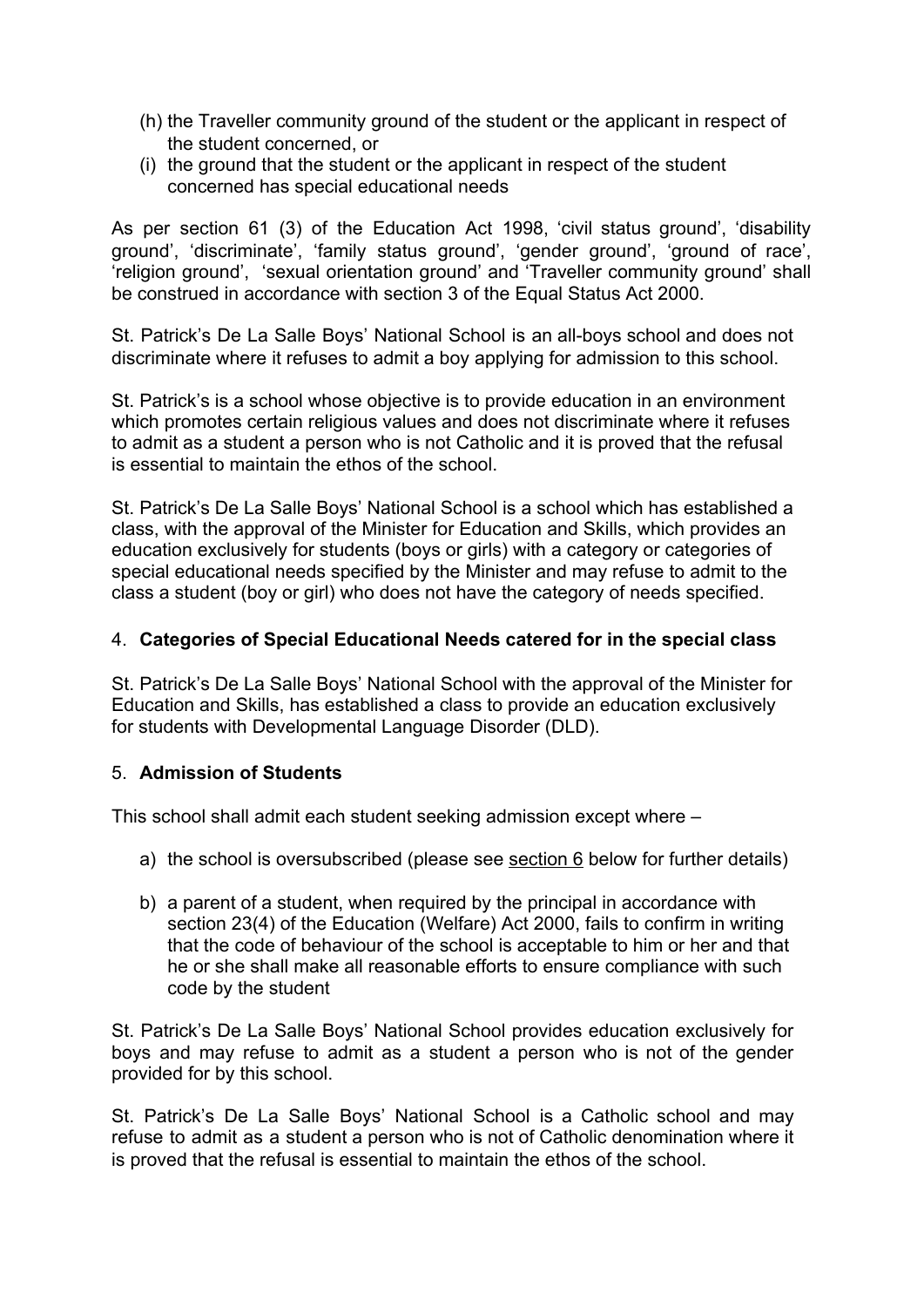The special Speech and Language class attached to St. Patrick's De La Salle Boys' National School provides an education exclusively for students with a Speech and Language disorder (also termed a Developmental Language Disorder (DLD)) and the school may refuse admission to this class, where the student concerned does not have the specified category of special educational needs provided for in this class.

## <span id="page-4-0"></span>6. **Oversubscription**

In the event that the school is oversubscribed, the school will, when deciding on applications for admission, apply the following selection criteria in the order listed below to those applications that are received within the timeline for receipt of applications as set out in the school's annual admission notice:

1. Children who are four years of age on or before the first day of April and who have brothers and sisters currently enrolled in the school.

2. Children who are four years of age on or before the first day of April and who qualify as a resident of our catchment area (Catholic parish boundary)

Note: Two of following documents dated within three months of the date of application must be supplied as proof of address: Bank Statement, Utility bill, e.g. electricity, or water.

3. Children who are four years of age on or before the first day of April and who are not included within the preceding categories and whose parent is a member of the staff of the school.

4. Children whose siblings are past pupils.

5. Children whose parents and grandparents attended the school (this criterion is subject to a cap at 25% of the overall admissions intake for the year in question).

6. Children living outside the Catholic parish boundary.

7. Children who are four years of age on or before the first day of April and who who are not included in categories 1-6.

In the event that there are two or more students tied for a place or places in any of the selection criteria categories above (the number of applicants exceeds the number of remaining places), the following arrangements will apply:

The board of management will apply the seven selection criteria in the order of priority in which they are listed. In the event of a tie for the final place, the board will then determine the access to the final place by choosing the eldest of the tied applicants. In the event of more than one tied applicant having the same date of birth, the board will draw lots between these tied applicants for the last place. Any remaining applicant will be retained on a waiting list for the school year in which admission is being sought.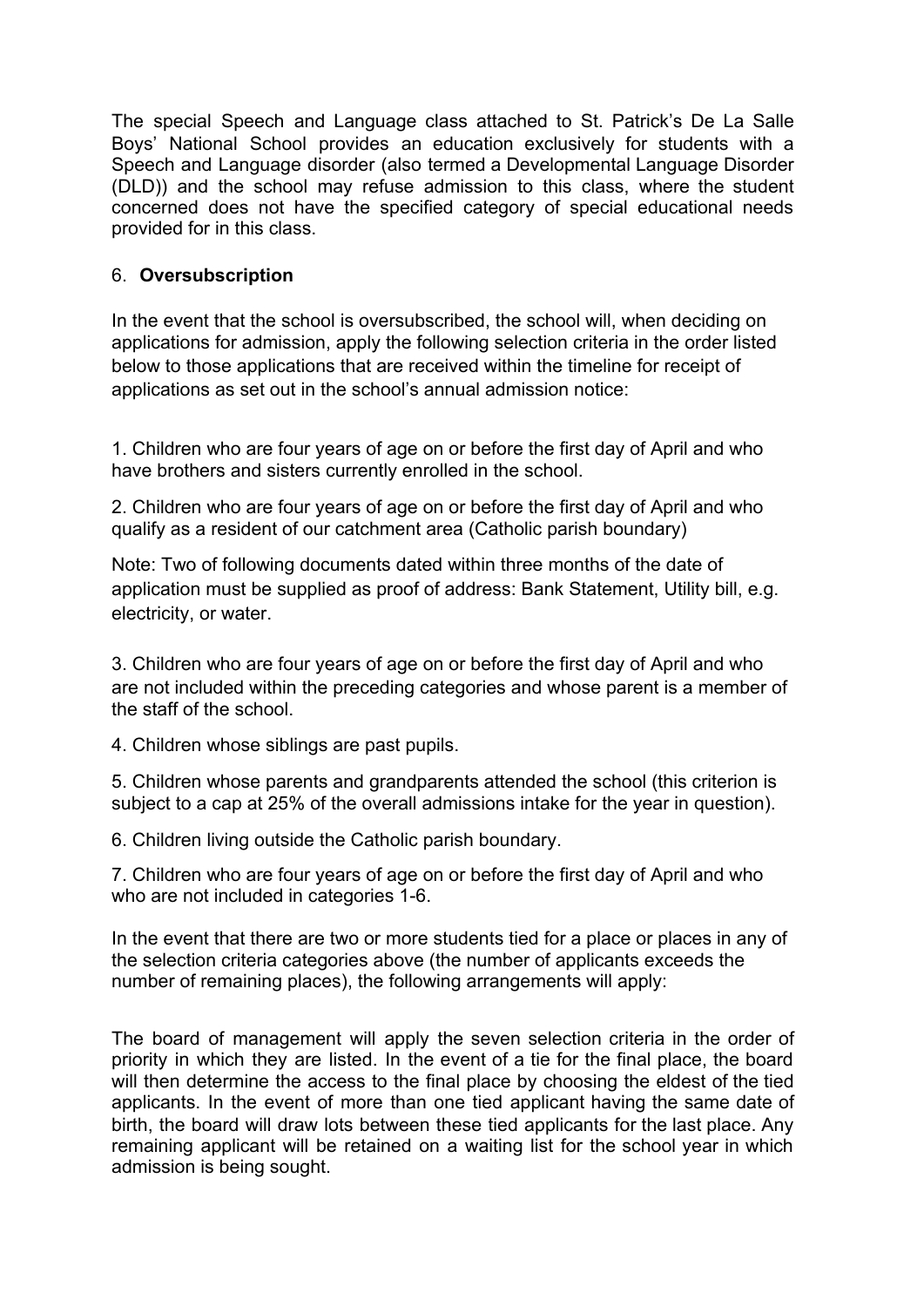#### **Selection Criteria – Special Class**

- 397608640. Children with a diagnosis of a special educational need relevant to the Developmental Language Disorder Special Class and who are currently enrolled in the school.
- 397608641. Children with a diagnosis of a special educational need relevant to the Developmental Language Disorder Special Class and who have siblings currently enrolled in the school.
- 397608642. Children with a diagnosis of a special educational need relevant to Developmental Language Disorder Special Class and who qualify as resident for the purposes of this Admission Policy within the Parish of Castlebar.

Note: Two of following documents dated within three months of the date of application must be supplied as proof of address: Bank Statement, Utility bill, e.g. electricity, or water.

- 397608643. Children with a diagnosis of a special educational need relevant to Developmental Language Disorder Special Class and who are not included within any of the preceding categories and whose parent is a member of the staff of the school.
- 397608644. Children with a diagnosis of a special educational need relevant to Developmental Language Disorder Special Class and who are not included within categories 1-4.

In the event that there are two or more students tied for a place or places in any of the selection criteria categories above, (the number of applicants exceeds the number of remaining places), the following arrangements will apply:

The board of management will apply the five selection criteria in the order of priority in which they are listed. In the event of a tie for the final place, the board will then determine the access to the final place by choosing the eldest of the tied applicants. In the event of more than one tied applicant having the same date of birth, the board will draw lots between these tied applicants for the last place. Any remaining applicant will be kept on a waiting list for the school year in which admission is being sought.

#### 7. **What will not be considered or taken into account**

In accordance with section 62(7)(e) of the Education Act, the school will not consider or take into account any of the following in deciding on applications for admission or when placing a student on a waiting list for admission to the school: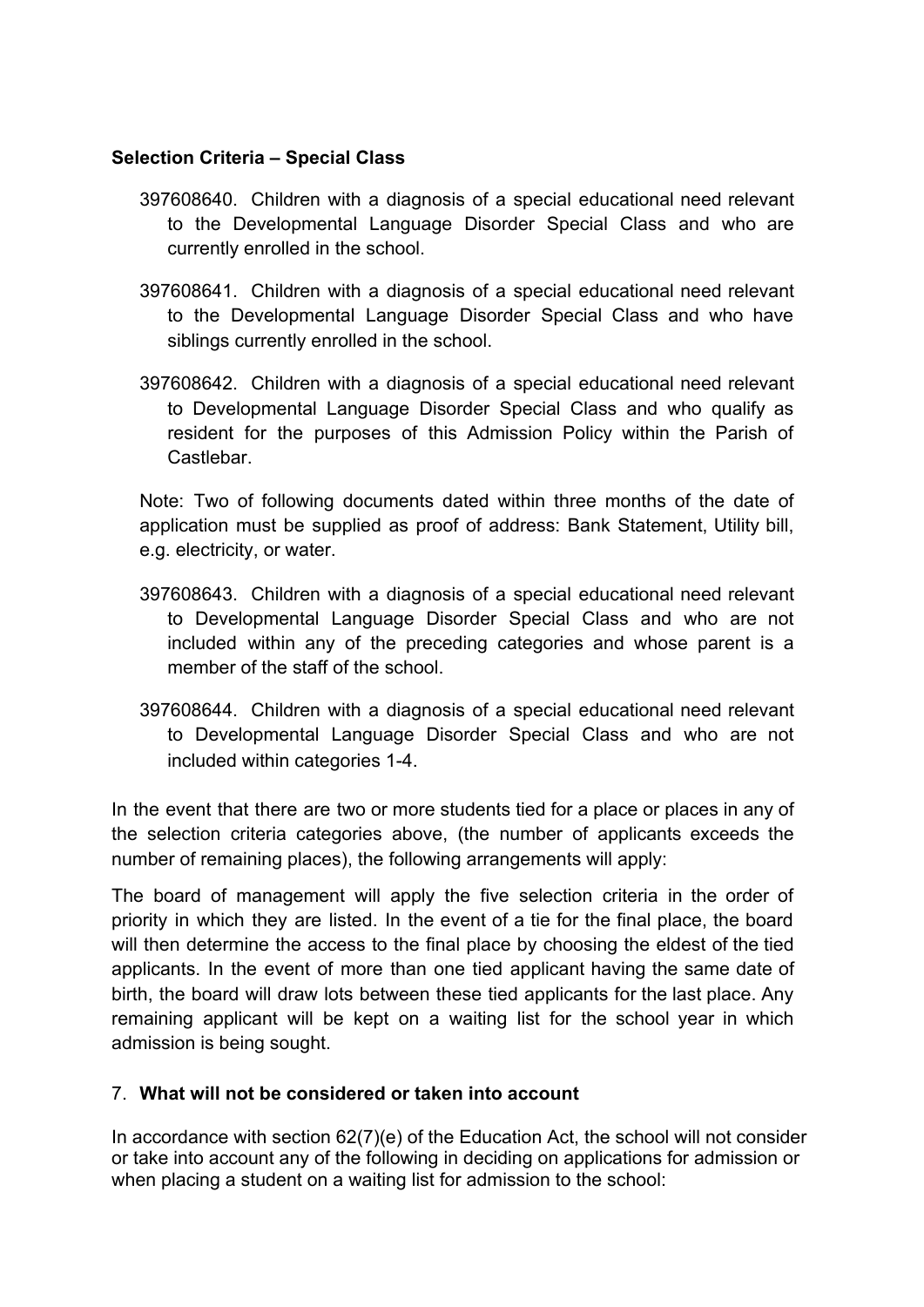- a) a student's prior attendance at a pre-school or pre-school service, including naíonraí
- b) the payment of fees or contributions (howsoever described) to the school;
- c) a student's academic ability, skills or aptitude other than in relation to admission to a special class insofar as it is necessary in order to ascertain whether or not the student has the category of special educational needs concerned
- d) the occupation, financial status, academic ability, skills or aptitude of a student's parents
- e) a requirement that a student, or his or her parents, attend an interview, open day or other meeting as a condition of admission;
- f) a student's connection to the school by virtue of a member of his or her family attending or having previously attended the school (other than the school's selection criteria based on (1) siblings of a student attending or having attended the school and/or (2) parents or grandparents of a student having attended the school. In relation to (2) parents and grandparents having attended, this criteria is subject to a maximum of 25% of the available spaces as set out in the school's annual admission notice).
- g) the date and time on which an application for admission was received by the school. This is subject to the application being received at any time during the period specified for receiving applications set out in the annual admission notice of the school for the school year concerned. This is also subject to the school making offers based on existing waiting lists (up until 31<sup>st</sup> January 2025 only).

#### 8. **Decisions on applications**

All decisions on applications for admission to St. Patrick's De La Salle Boys' National School will be based on the following:

- Our school's admission policy
- The school's annual admission notice
- The information provided by the applicant in the school's official application form received during the period specified in our annual admission notice for receiving applications

(Please see [section 14](#page-8-0) below in relation to applications received outside of the admissions period and [section 15](#page-9-0) below in relation to applications for places in years other than the intake group.)

Selection criteria that are not included in our school admission policy will not be used to make a decision on an application for a place in our school.

#### 9. **Notifying applicants of decisions**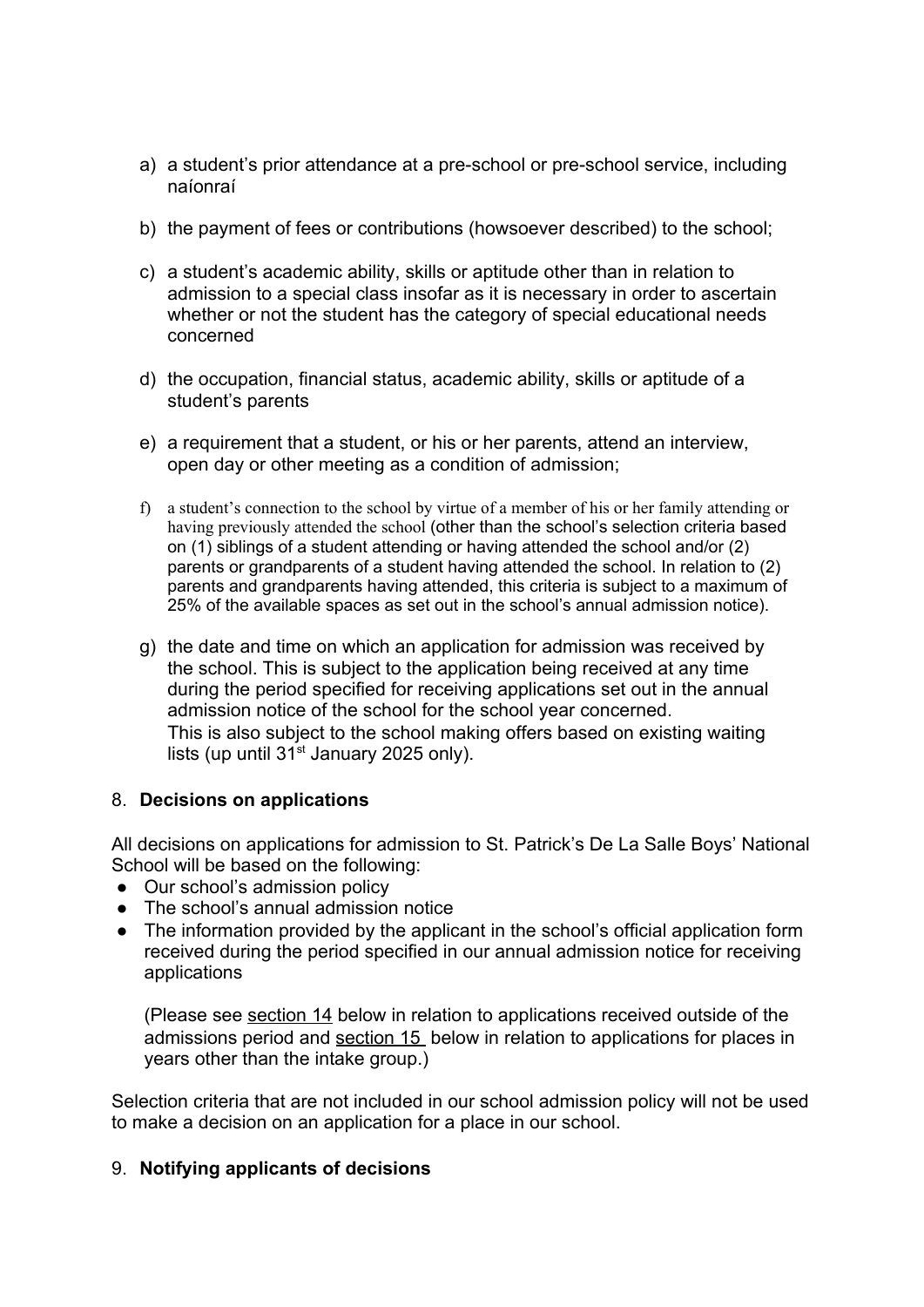Applicants will be informed in writing as to the decision of the school, within the timeline outlined in the annual admissions notice.

If a student is not offered a place in our school, the reasons why they were not offered a place will be communicated in writing to the applicant, including, where applicable, details of the student's ranking against the selection criteria and details of the student's place on the waiting list for the school year concerned.

Applicants will be informed of the right to seek a review/right of appeal of the school's decision (see [section 18](#page-10-0) below for further details).

## <span id="page-7-0"></span>10. **Acceptance of an offer of a place by an applicant**

In accepting an offer of admission from St. Patrick's De La Salle Boys' National School, you must indicate—

(i) whether or not you have accepted an offer of admission for another school or schools. If you have accepted such an offer, you must also provide details of the offer or offers concerned and

(ii) whether or not you have applied for and awaiting confirmation of an offer of admission from another school or schools, and if so, you must provide details of the other school or schools concerned.

#### 11.**Circumstances in which offers may not be made or may be withdrawn**

An offer of admission may not be made or may be withdrawn by St. Patrick's De La Salle Boys' National School where—

- (i) it is established that information contained in the application is false or misleading.
- (ii) an applicant fails to confirm acceptance of an offer of admission on or before the date set out in the annual admission notice of the school.
- (iii) the parent of a student, when required by the principal in accordance with section 23(4) of the Education (Welfare) Act 2000, fails to confirm in writing that the code of behaviour of the school is acceptable to him or her and that he or she shall make all reasonable efforts to ensure compliance with such code by the student; or
- (iv) an applicant has failed to comply with the requirements of 'acceptance of an offer' as set out in [section 10](#page-7-0) above.

## 12.**Sharing of Data with other schools**

Applicants should be aware that section 66(6) of the Education (Admission to Schools) Act 2018 allows for the sharing of certain information between schools in order to facilitate the efficient admission of students.

Section 66(6) allows a school to provide a patron or another board of management with a list of the students in relation to whom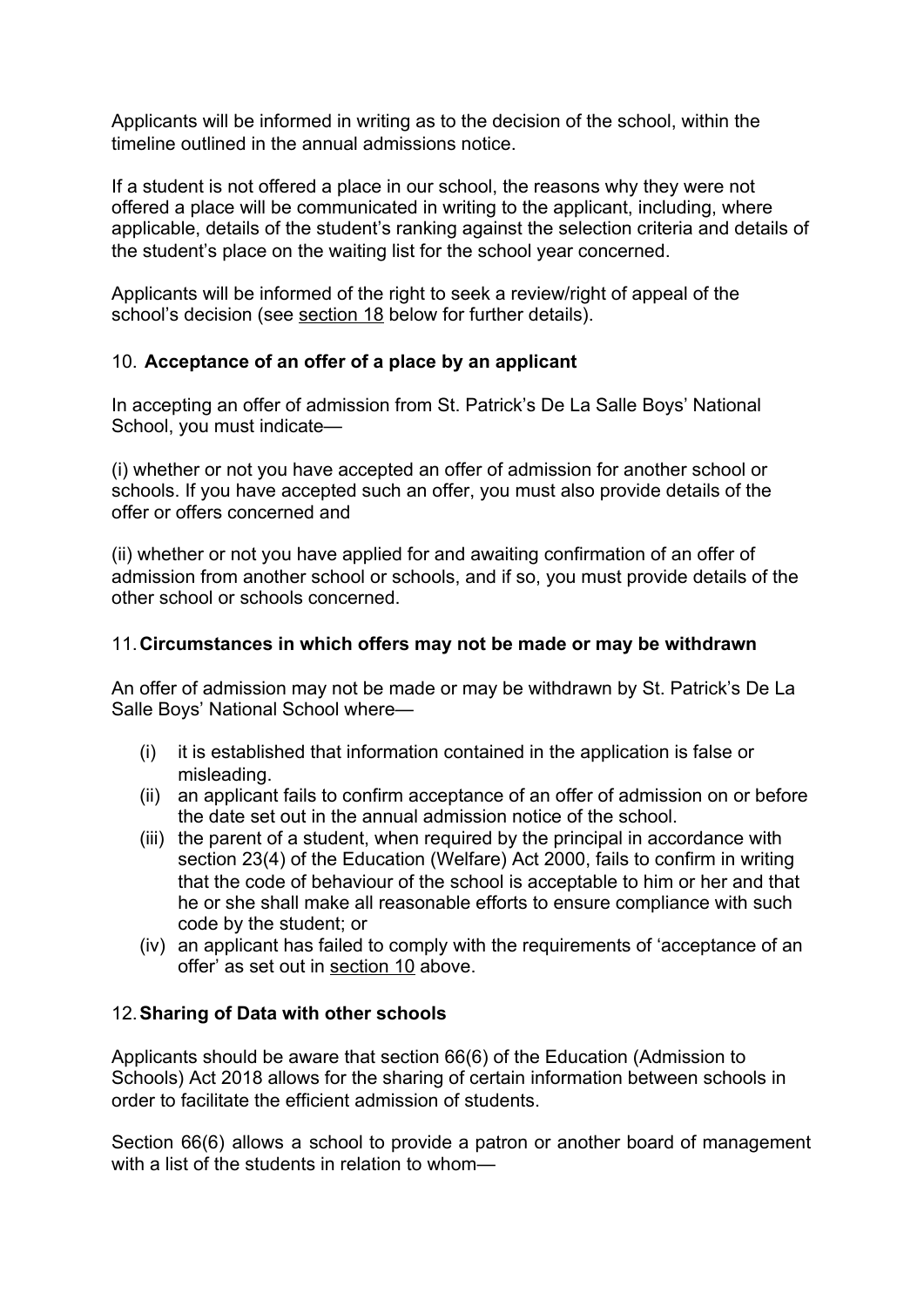(i) an application for admission to the school has been received,

(ii) an offer of admission to the school has been made, or

(iii) an offer of admission to the school has been accepted.

The list may include any or all of the following:

(i) the date on which an application for admission was received by the school; (ii) the date on which an offer of admission was made by the school;

(iii) the date on which an offer of admission was accepted by an applicant;

(iv) a student's personal details including his or her name, address, date of birth and personal public service number (within the meaning of Section 262 of the Social Welfare Consolidation Act 2005).

#### 13.**Waiting list in the event of oversubscription**

In the event of there being more applications to the school year concerned than places available, a waiting list of students whose applications for admission to St. Patrick's De La Salle Boys' National School were unsuccessful due to the school being oversubscribed will be compiled and will remain valid for the school year in which admission is being sought.

Placement on the waiting list of St. Patrick's De La Salle Boys' National School is in the order of priority assigned to the students' applications after the school has applied the selection criteria in accordance with this admission policy.

Applicants whose applications are received after the closing date, outlined in the Annual Admission Notice, will be placed at the end of the waiting list in order of the date of receipt of the application.

Offers of any subsequent places that become available for and during the school year in relation to which admission is being sought will be made to those students on the waiting list, in accordance with the order of priority in relation to which the students have been placed on the list.

#### <span id="page-8-0"></span>14.**Late Applications**

All applications for admission received after the closing date as outlined in the annual admission notice will be considered and decided upon in accordance with our school's admissions policy, the Education Admissions to School Act 2018 and any regulations made under that Act.

Late applicants will be notified of the decision in respect of their application no later than three weeks after the date on which the school received the application. Late applicants will be offered a place if there is place available. In the event that there is no place available, the name of the applicant will be added to the waiting list as set out in Section 13.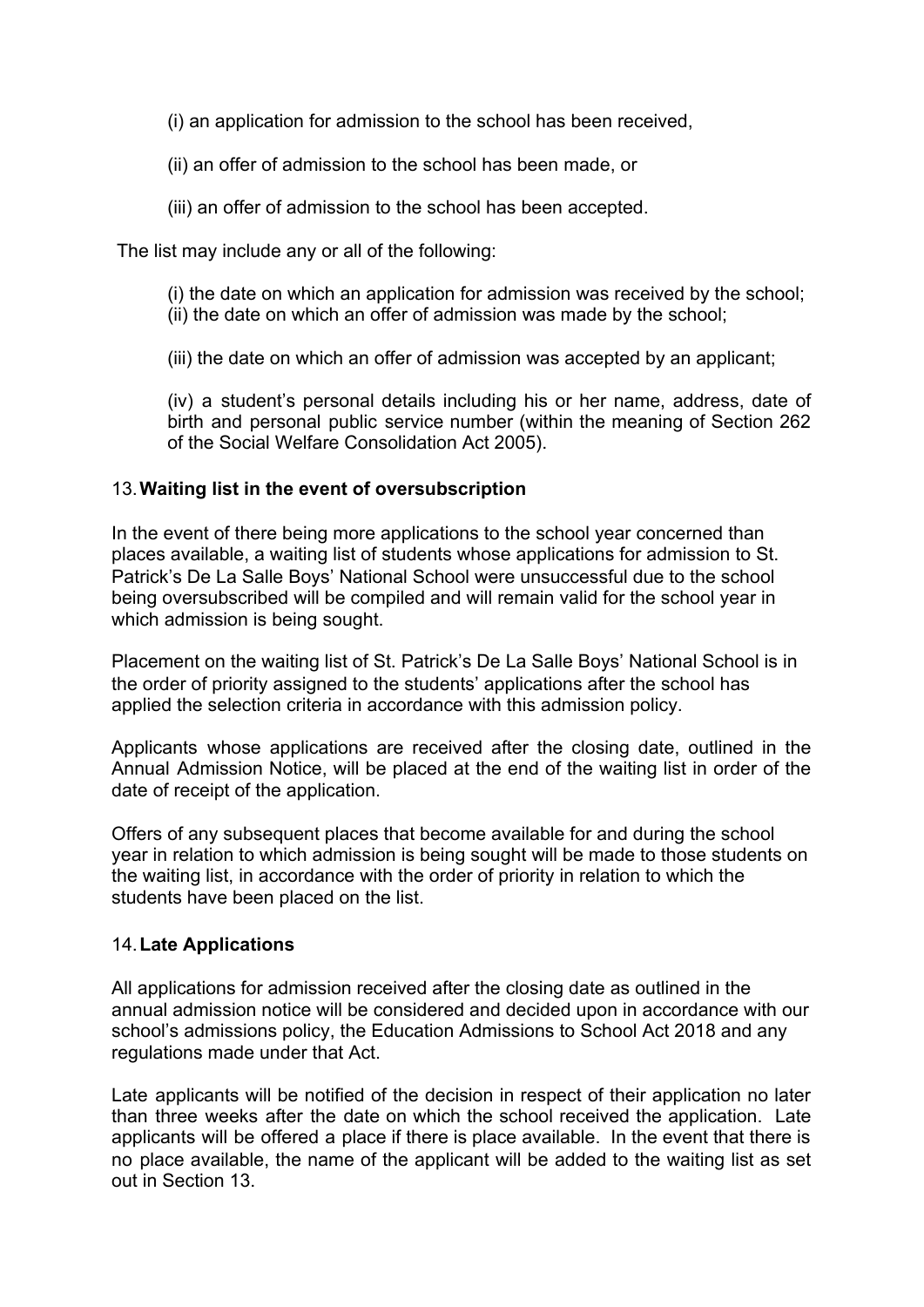## <span id="page-9-0"></span>15.**Procedures for admission of students to other years and during the school year**

The procedures of the school in relation to the admission of students who are not already admitted to the school to classes or years other than the school's intake group are as follows:

15 (A) At the commencement of the school year:

Parents complete an application form.

#### **Selection Criteria – Senior Infants – 6th class**

- 1. Children who are currently enrolled in the Developmental Language Disorder Special Class class in the school.
- 2. Children who have siblings currently enrolled in the school.
- 3. Children who qualify as a resident for the purposes of this Admission Policy within the Parish of Castlebar.

Note: Two of following documents dated within three months of the date of application must be supplied as proof of address: Bank Statement, Utility bill, e.g. electricity, or water.

- 4. Children who are not included within any of the preceding categories and whose parent is a member of the staff of the school.
- 5. Children who are not included in categories 1-4.

In the event that there are two or more students tied for a place or places in any of the selection criteria categories above, (the number of applicants exceeds the number of remaining places), the following arrangements will apply:

The board of management will apply the five selection criteria in the order of priority in which they are listed. In the event of a tie for the final place, the board will then determine the access to the final place by choosing the eldest of the tied applicants. In the event of more than one tied applicant having the same date of birth, the board will draw lots between these tied applicants for the last place. Any remaining applicant will be kept on a waiting list for the school year in which admission is being sought.

## 15 (B)

The procedures of the school in relation to the admission of students who are not already admitted to the school, **after the commencement of the school year in which admission is sought, are as follows.**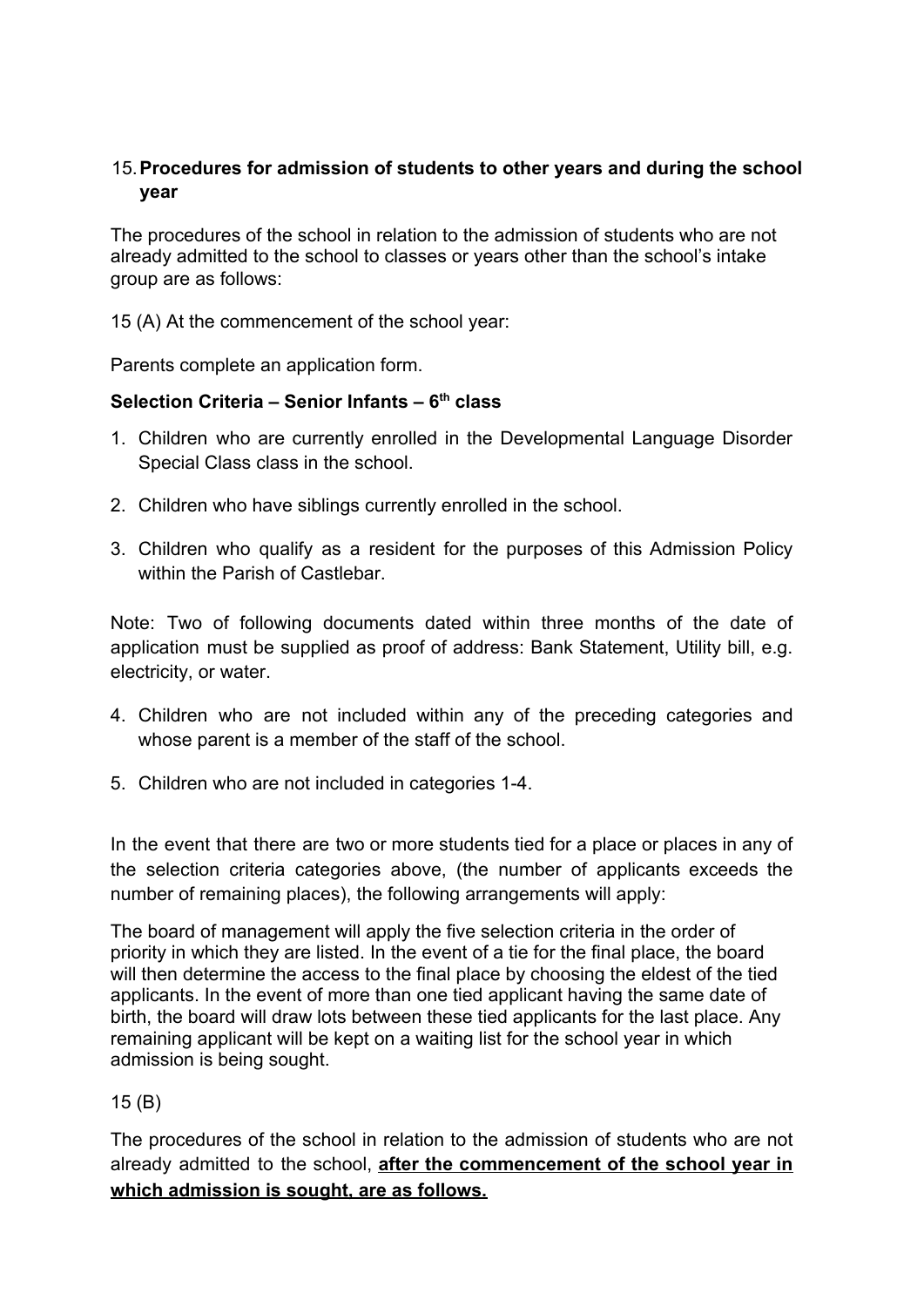Parents complete an application form.

## **Selection Criteria**

- 1. Children who are currently enrolled in a Developmental Language Disorder Special Class in the school.
- 2. Children who have siblings currently enrolled in the school.
- 3. Children who qualify as resident for the purposes of this Admission Policy within the Parish of Castlebar. Note: Two of following documents dated within three months of the date of application must be supplied as proof of address: bank statement, utility bill, gas bill, electricity bill or water bill.
- 4. Children who are not included within any of the preceding categories and whose parent is a member of the staff of the school.
- 5. Children who are not included in categories 1-4.

In the event that there are two or more students tied for a place or places in any of the selection criteria categories above, (the number of applicants exceeds the number of remaining places), the following arrangements will apply:

The board of management will apply the five selection criteria in the order of priority in which they are listed. In the event of a tie for the final place, the board will then determine the access to the final place by choosing the eldest of the tied applicants. In the event of more than one tied applicant having the same date of birth, the board will draw lots between these tied applicants for the last place. Any remaining applicant will be kept on a waiting list for the school year in which admission is being sought.

## 16.**Declaration in relation to the non-charging of fees**

The board of St. Patrick's De La Salle Boys' National School or any persons acting on its behalf will not charge fees for or seek payment or contributions (howsoever described) as a condition of-

- (a) an application for admission of a student to the school, or
- (b) the admission or continued enrolment of a student in the school.

## 17.**Arrangements regarding students not attending religious instruction**

A written request should be made to the Principal of the school. A meeting will then be arranged with the parent(s) to discuss how the request may be accommodated by the school. These arrangements will not result in a reduction in the school day of such students.

#### <span id="page-10-0"></span>18. **Reviews/appeals**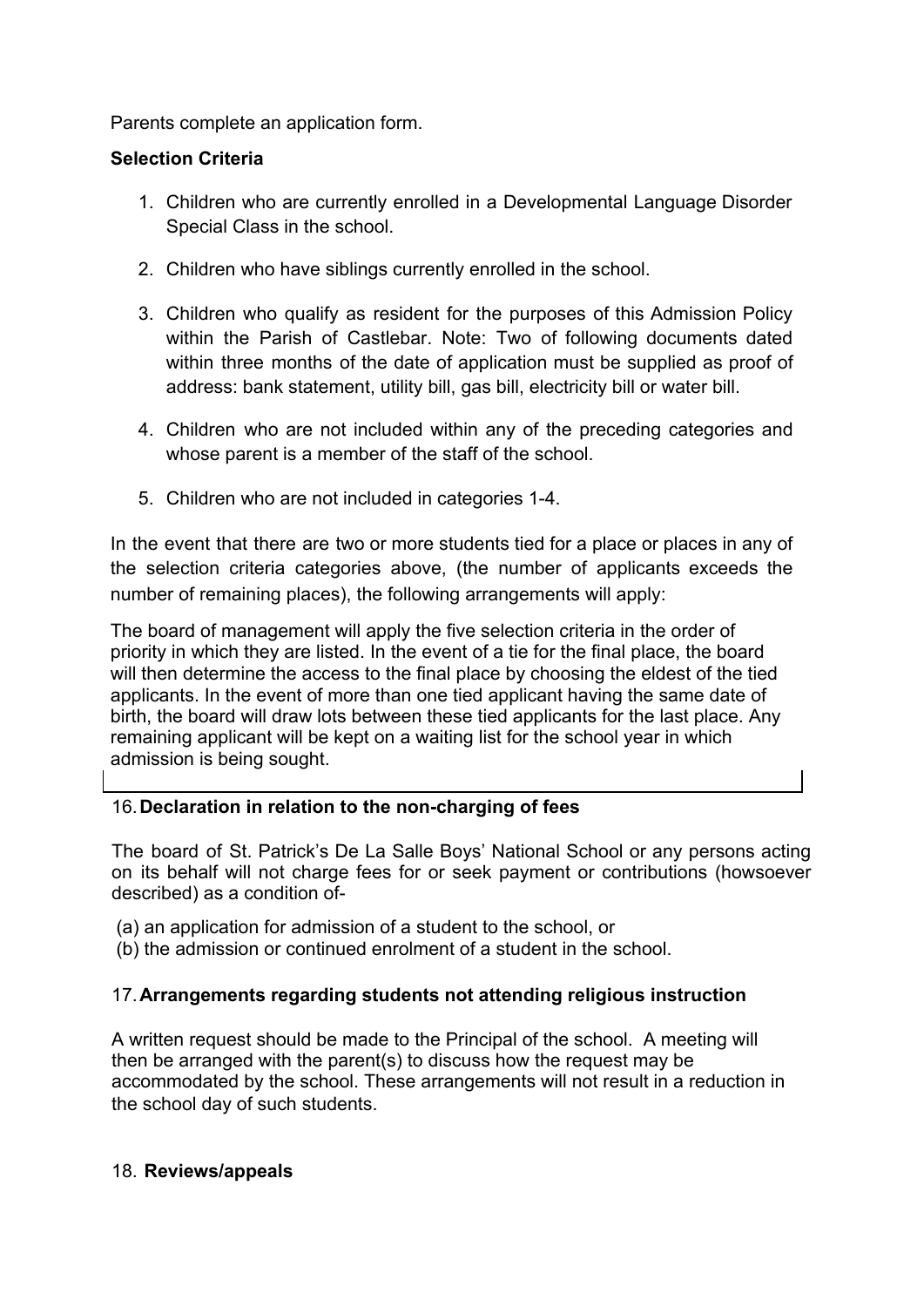#### **Review of decisions by the Board of Management**

The parent of the student, or in the case of a student who has reached the age of 18 years, the student, may request the board to review a decision to refuse admission. Such requests must be made in accordance with Section 29C of the Education Act 1998.

The timeline within which such a review must be requested and the other requirements applicable to such reviews are set out in the procedures determined by the Minister under section 29B of the Education Act 1998 which are published on the website of the Department of Education and Skills.

The board will conduct such reviews in accordance with the requirements of the procedures determined under Section 29B and with section 29C of the Education Act 1998.

**Note:** Where an applicant has been refused admission due to the school being oversubscribed, the applicant **must request a review** within three weeks of the date of refusal of that decision by the board of management prior to making an appeal under section 29 of the Education Act 1998.

Where an applicant has been refused admission due to a reason other than the school being oversubscribed, the applicant **may request a review** within three weeks of the date of refusal of that decision by the board of management prior to making an appeal under section 29 of the Education Act 1998.

#### **Right of appeal**

Under Section 29 of the Education Act 1998, the parent of the student, or in the case of a student who has reached the age of 18 years, the student, may appeal a decision of this school to refuse admission.

An appeal may be made under Section 29 (1)(c)(i) of the Education Act 1998 where the refusal to admit was due to the school being oversubscribed.

An appeal may be made under Section 29 (1)(c)(ii) of the Education Act 1998 where the refusal to admit was due a reason other than the school being oversubscribed.

Where an applicant has been refused admission due to the school being oversubscribed, the applicant **must request a review** within three weeks of the date of refusal of that decision by the board of management **prior to making an appeal** under section 29 of the Education Act 1998. (see Review of decisions by the Board of Management)

Where an applicant has been refused admission due to a reason other than the school being oversubscribed, the applicant **may request a review** within three weeks of the date of refusal of that decision by the board of management prior to making an appeal under section 29 of the Education Act 1998. (see Review of decisions by the Board of Management)

Appeals under Section 29 of the Education Act 1998 will be considered and determined by an independent appeals committee appointed by the Minister for Education and Skills.